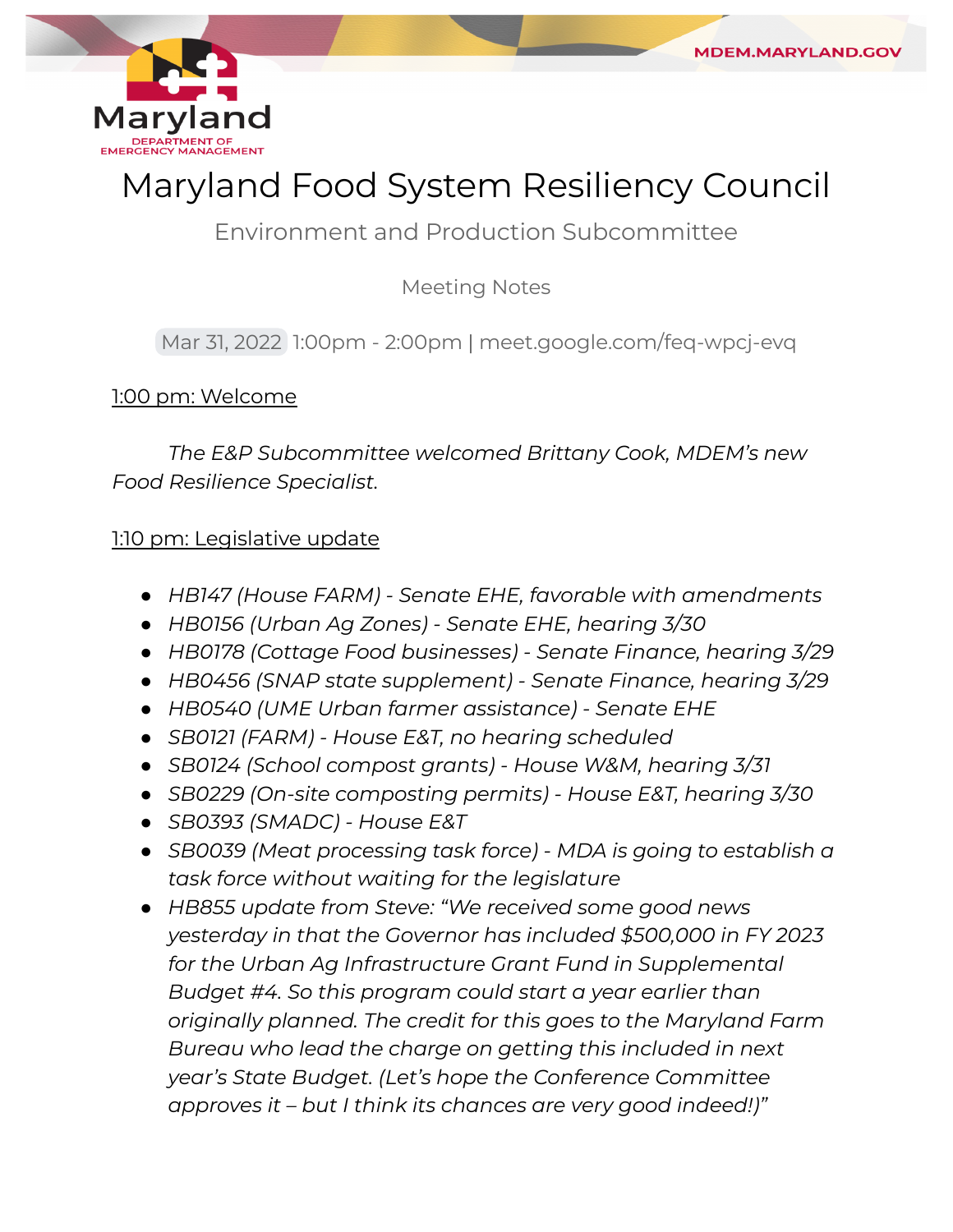## 1:15 pm: Review of the ["Existing Resources" document](https://docs.google.com/document/d/1msJHRl3h8W1mCQ_WioyzAN4Q1K2GuPE-UoZb1iB7ibg/edit?usp=sharing)

 *Where will this document "live"? Maybe UMD Ext can maintain, or MDA, or MDEM? Where will it get the most traffic?*

 *Bring MDA into conversation once they are ready to revamp their website/Maryland's Best.*

 *Next steps - make the doc into more of a narrative/storyboard rather than a list*

# *How do people envision using this document? People from your org, stakeholders, etc?*

 *Does E&P want to collaborate with D&A on finding a home for this document?*

### 1:30 pm: Discussion of parking lot/"sprint" project ideas

 *Dena - we need to think a little more cohesively about what the FSRC can do, how can we address large-scale food security, foodshed ideas, Bigger, more urgency - how will we feed ourselves? 1 or 2 next steps to move the council forward - have conversations with other counterparts in other states; USDA dashboard?; market manipulation that would give tax incentives to people to grow food locally*

 *Steve - Hughes Center to receive \$500k for climate change study next MARBIDCO/MDA is looking into restarting the Farmers Market Association - what input can this group provide? What opportunities will there be for participation in this conversation?year*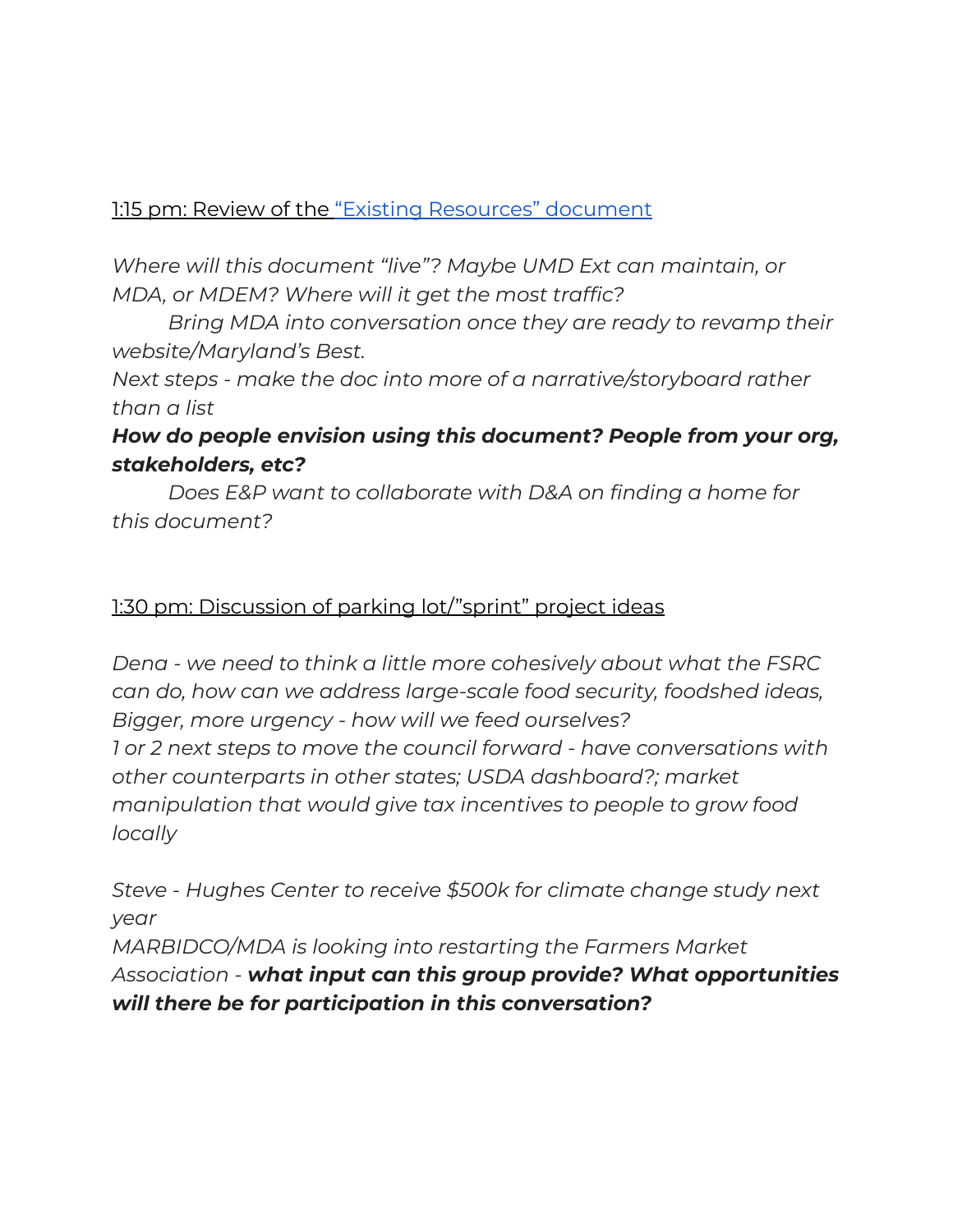*Stephanie - Chesapeake report card - looking at ag/food system health, funding for Chesapeake restoration (is health of regional food systems included?)*

 *Nancy - as a food system council, how can we better express interest in hammering out these bigger questions and issues? Is this something that should be brought up in the Council meeting on 4/7?*

 *Chloe - suggested a process idea - can we get individual volunteers to flesh out specific areas and policy items, almost like sub-sub committees or single-use ad hoc groups? This might help give us more direction as a group and use our shared knowledge more efficiently.*

 *Dena - would love to see Council come together in person and think bigger - maybe an in-person retreat or longer meeting?*

1:55 pm: Next steps and adjourn

| <b>Environment and Production</b> |                                     |
|-----------------------------------|-------------------------------------|
| <b>CHAIR: Stephanie Lansing</b>   | slansing@umd.edu                    |
| Berran Rogers                     | blrogers@umes.edu                   |
| <b>Beth Brewster</b>              | brewster.amanda@ccpsstaff.org       |
| <b>Blake Fisher</b>               | bfisher@baltometro.org              |
| Cleo Braver                       | cpbraver@gmail.com                  |
| Chloë Waterman                    | cwaterman@foe.org                   |
| Dena Leibman                      | denaleibman@gmail.com               |
| Janice Wiles                      | janice@communityfare.org            |
| Jeremy V. Criss                   | jeremy.criss@montgomerycountymd.gov |
| Jonny Class                       | jonclass@classproduce.com           |
| Lee Babcock                       | Ihbabcock09@gmail.com               |
| Les Richardson                    | les@richardsonfarms.net             |
| Leslie Sessom-Parks               | leslie.sessomparks@maryland.gov     |
| Mark Powell                       | mark.powell@maryland.gov            |
| Megan Bluthardt                   | mbluthardt@baltometro.org           |
| Mike Myers                        | mike.myers@maryland.gov             |
| Moses T. Kairo                    | mkairo@umes.edu                     |

# **Subcommittee Members**